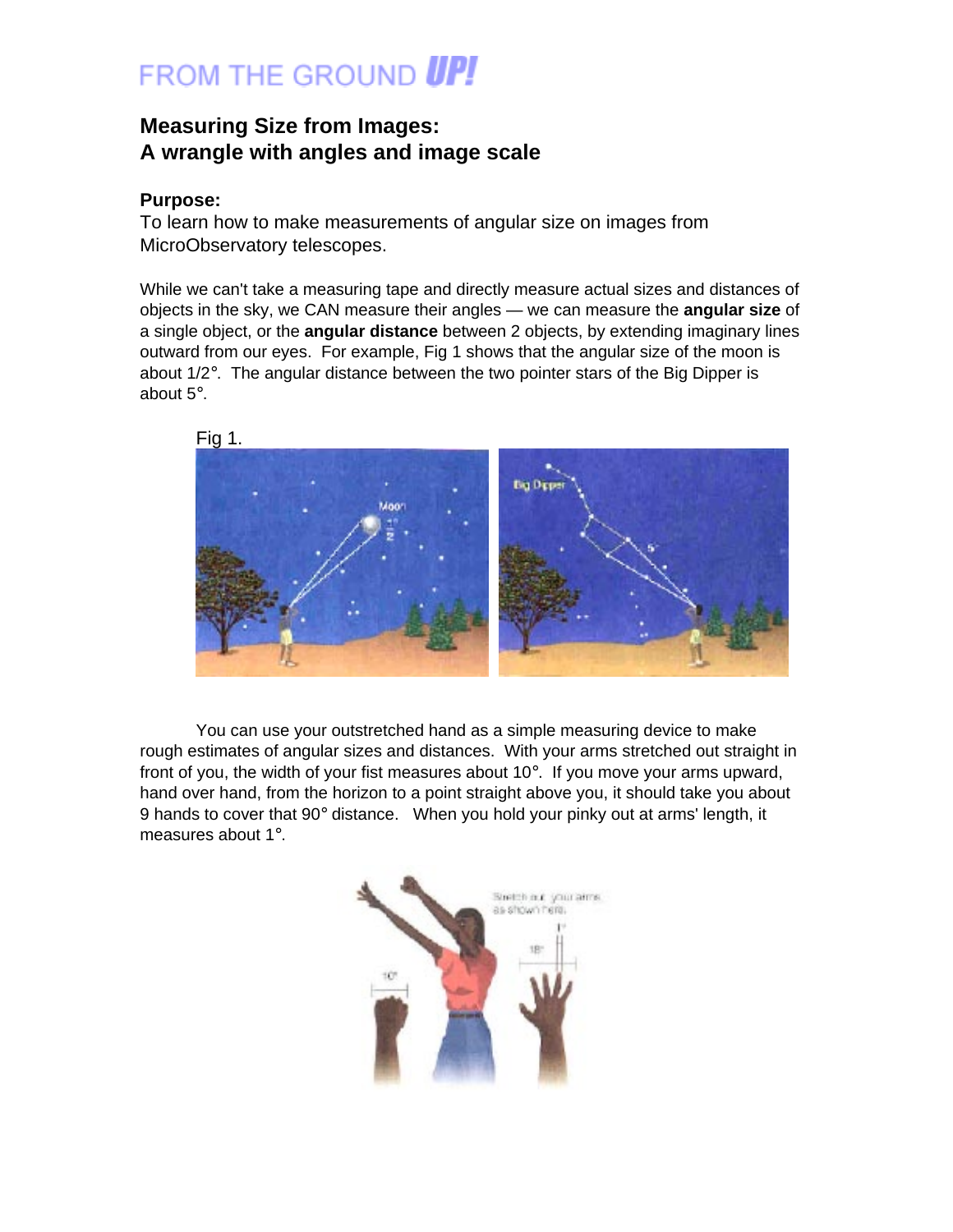#### **Measuring angles from telescope images.**

The key to using telescope images to measure distances is to realize that an object's apparent angular size is directly related to its actual size and distance from you.<sup>∗</sup> The further away an object is, the smaller it appears. An object twice as far appears half as big. (This relationship holds true only for objects that take up less than 1 degree in your field of view, but fortunately that's true of almost all astronomical objects.)

Here is a handy fact for calculating the actual size or distance of a far-away object when you can only measure its angular size: **An object with an angular size of 1**° **is about 57 times further away than it is big.**



For example, if a kite takes up 1 degree in your field of view and you know it is 3 feet wide, it must be  $57 \times 3 = 171$  feet away from you. The same is true for any astronomical object. An object that takes up LESS than 1 degree will be proportionally FURTHER from you than 57 times its own size, so that the following equation always holds true:

#### **Distance to object = (size of object) x (1**°**/angular size in degrees) x 57**

So, if you can measure the moon's angular diameter, you can know how many moon diameters the moon is away from you. And if you already know the moon's actual diameter (see Eclipse activity for a way of figuring this out from scratch), you can calculate it's actual distance.

 $\overline{a}$ 

<sup>∗</sup> The word size is somewhat vague, since it can refer to an object's area or volume or weight, as well as to its diameter, length, width or height. The angular size of an object is directly related to its linear width, height, length or diameter, NOT to its area or volume.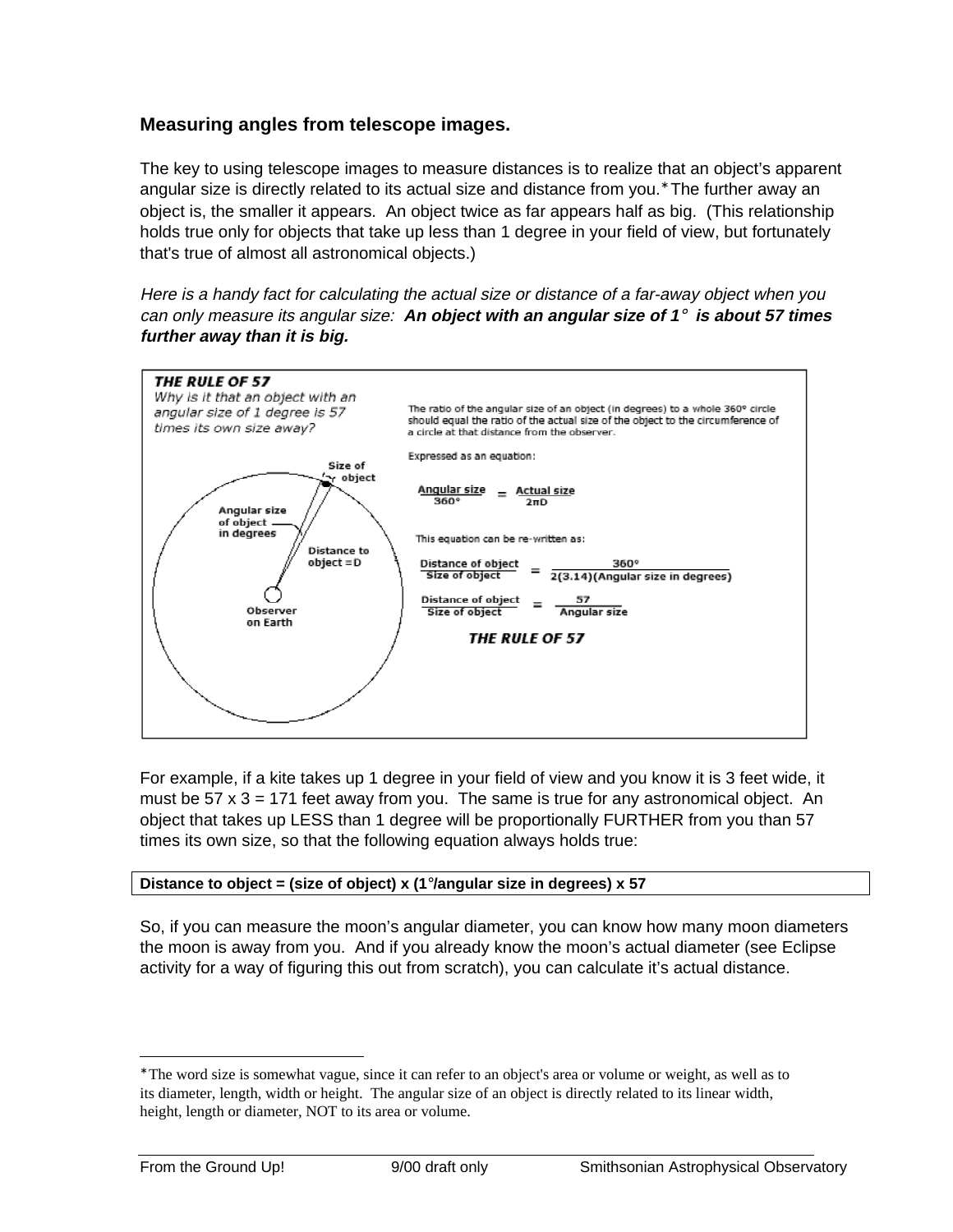#### **Angular size tutorial: 2 methods for measuring the moon**

Here are 2 methods to measure the moon's angular diameter from an image— the first uses a ruler and a hard-copy printout; the second uses the digital image file and an image processing software program. The same procedure works for planets, gas clouds and nebulae, star clusters, and galaxies. (This method will NOT work, however, for measuring the diameters of individual stars, because our telescopes are not powerful enough to resolve their tiny, tiny angular sizes!)

First, it's important to know the angular scale of the camera you use to take your images. Each of the 3 cameras options on the MicroObservatory telescopes give a different angular field of view, as shown by this chart:

| <b>CAMERA</b>                              | <b>FIELD OF VIEW</b><br><b>IN DEGREES</b> | <b>F.O.V.</b><br>Compared to your hand<br>at arms' length | <b>650X500 PIXELS</b><br><b>IMAGE SCALE</b><br>(Degrees per pixel)               | <b>MAGNIFICATION OF</b><br><b>MOON</b> |
|--------------------------------------------|-------------------------------------------|-----------------------------------------------------------|----------------------------------------------------------------------------------|----------------------------------------|
| <b>FINDER</b>                              | 12 $^{\circ}$ x 9 $^{\circ}$              | $10^{\circ}$                                              | <b>1 Pixel</b> = $1.1$ arc minutes<br>$= 1.1/60$ degrees<br>$= 0.018$ degrees    |                                        |
| <b>MAIN</b><br><b>ZOOMED</b><br><b>OUT</b> | $0.9^\circ \times 0.7^\circ$              | $\mathbf{I}$                                              | <b>1 Pixel</b> = $5$ arc seconds<br>$= 5/3600$ degrees<br>$= 0.0014$ degrees     |                                        |
| <b>MAIN</b><br><b>ZOOMED</b><br>IN         | $0.45^\circ \times 0.35^\circ$            | 0.5°                                                      | <b>1 Pixel</b> = $2.5$ arc seconds<br>$= 2.5/3600$ degrees<br>$= 0.0007$ degrees |                                        |

#### **Method 1. Using a ruler and image printout**

(you may need to use "landscape" to fit your image on one page)

Measure the width and height of the image rectangle:

Width of image printout (cm.)

Height of image printout (cm.)

Now calculate the scale of your image in degrees per centimeter by dividing the angular width or height of your image field-of-view (see above chart) by its measured height or width. For example, if your printout of a **finder** image is 8 cm. x 6 cm., the scale would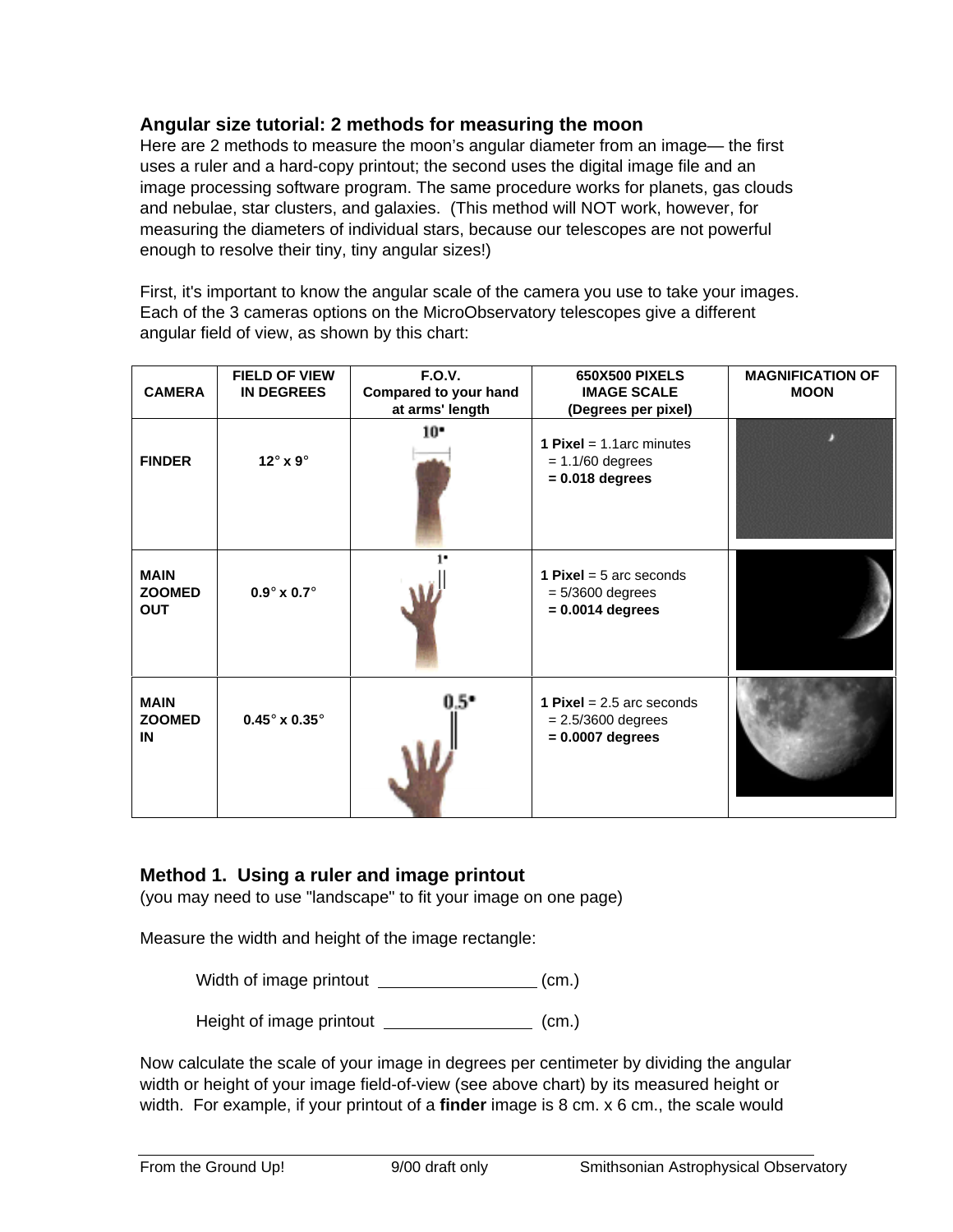be 12 degrees divided by 8 centimeters, or 9 degrees divided by 6 cm., or 1.5 degrees per cm. If the moon in this image was 1/2 cm (5mm) in diameter, its angular size would be  $.5$  cm. x 1.5 degrees per cm.  $= .75$  degrees.

| My image is from the (circle one): |                        |                                 |
|------------------------------------|------------------------|---------------------------------|
| Finder                             | Main Zoomed Out        | Main Zoomed In                  |
| $(12^{\circ} \text{X}9^{\circ})$   | $(.9^\circ x.7^\circ)$ | $(.45^\circ \text{x}.35^\circ)$ |
|                                    |                        |                                 |

The scale of my image printout is \_\_\_\_\_\_\_\_\_\_\_\_\_\_\_\_\_\_\_\_\_\_\_ degrees per cm.

Now you can calculate the angular diameter of the moon in your image:

My moon measures cm. in diameter (you may want to measure 3 times and take an average)

Calculate the angular diameter: degrees

#### **Method 2. Using a computer and image processing software**

All the digital images created by the MicroObservatory Telescopes are composed of a grid of 650x500 "pixels," or picture elements, each of which correspond to a fraction of a degree in the field of view. You can use an image processing program to measure the width of your image in pixels, and then multiply by that camera's image scale in degrees per pixel (see chart) to get an angular size.

You'll need:

- A downloaded file of your image in FITS format. (Find your image in the MicroObservatory archive; click and hold on the "Save as FITS file" option just above your image; choose "Save as SOURCE" rather than as TEXT.)
- An image processing software program such as ImageJ or SIP

| In Image $J$ :                        |                                          |
|---------------------------------------|------------------------------------------|
| Open your file:                       | File: Open                               |
| Select straight line tool             | Click on line selection tool in ImageJ   |
|                                       | window, then click on image              |
| Specify length of moon to be measured | Click and hold while dragging mouse from |
|                                       | one edge of moon to other (you may have  |
|                                       | to estimate where greatest diameter is)  |
| Measure size of moon in pixels        | Analyze: Measure then click in ImageJ    |
|                                       | info window to see length                |

| My moon measures                                      |  | pixels in diameter |
|-------------------------------------------------------|--|--------------------|
| (you may want to measure 3 times and take an average) |  |                    |

My image is from the (circle one):

| Finder                       | Main Zoomed Out                     | Main Zoomed In                |
|------------------------------|-------------------------------------|-------------------------------|
| (1 pixel = .018 $^{\circ}$ ) | $(1 \text{ pixel} = .0014^{\circ})$ | (1 pixel = .0007 $^{\circ}$ ) |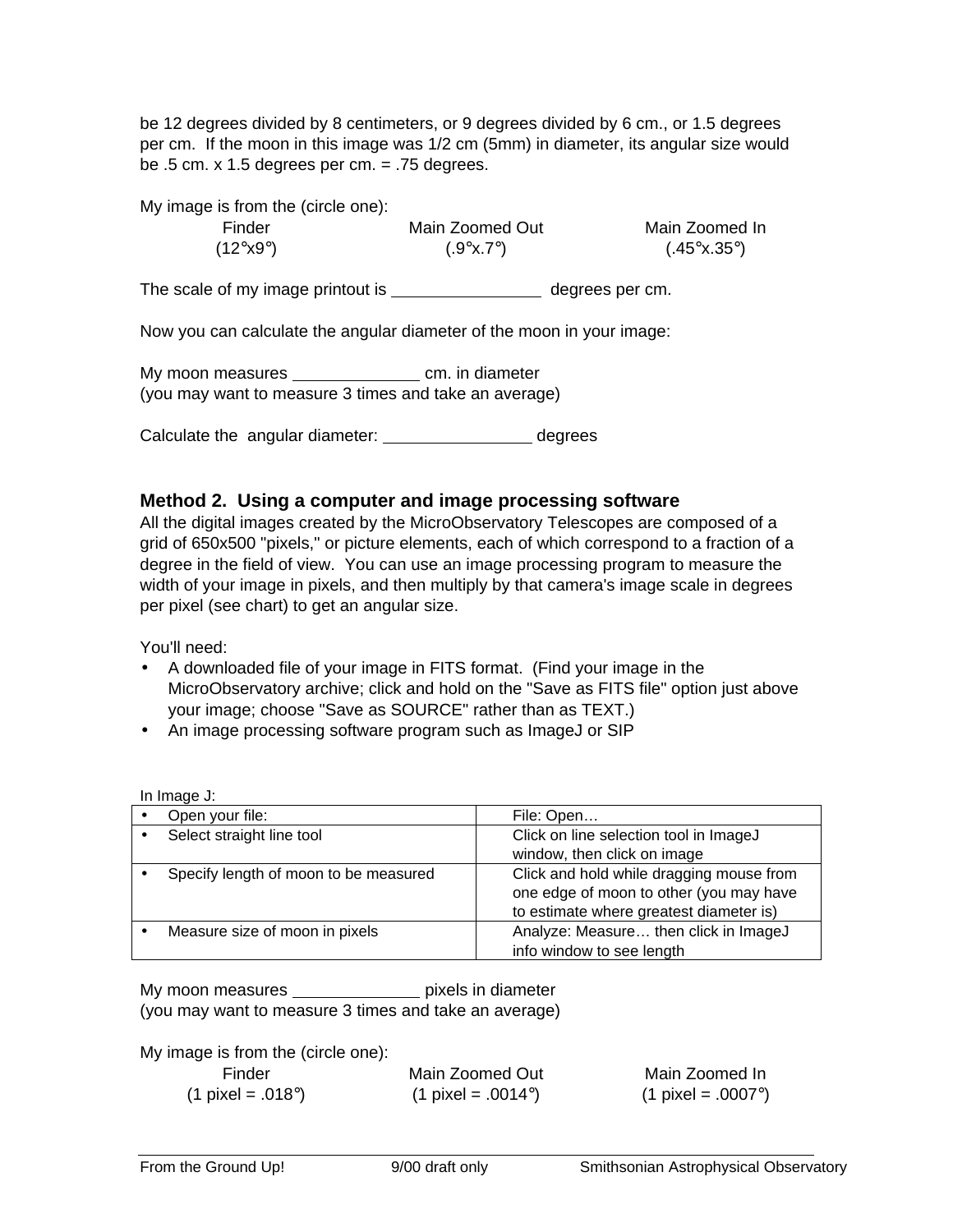Now, calculate the angular diameter: \_\_\_\_\_\_\_\_\_\_\_\_\_\_\_\_\_\_\_\_\_\_\_\_\_ degrees (For example, if your moon image was from the Main camera zoomed out, and it measures 350 pixels across, its angular diameter would be:  $350 \times 0.0014 = 0.49^{\circ}$ 

Now that you've measured the angular size of your image by either method, remember the equation from page 1:

#### **Distance to object = (size of object) x (1**°**/angular size in degrees) x 57**

If you knew the actual size (diameter) of the moon, you could use your image to calculate its distance, or if you knew the moon's distance, you could calculate its size from your image. If you don't know either, you can at least get a distance/size ratio:

Moon's distance in moon diameters =

 $1^\circ$  ÷ angular size in degrees x 57 = \_\_\_\_\_\_\_\_\_ moon diameters

**You can use this same technique for measuring the angular size and determining the distance or size of any object in the universe, from moon craters to distant galaxies!**